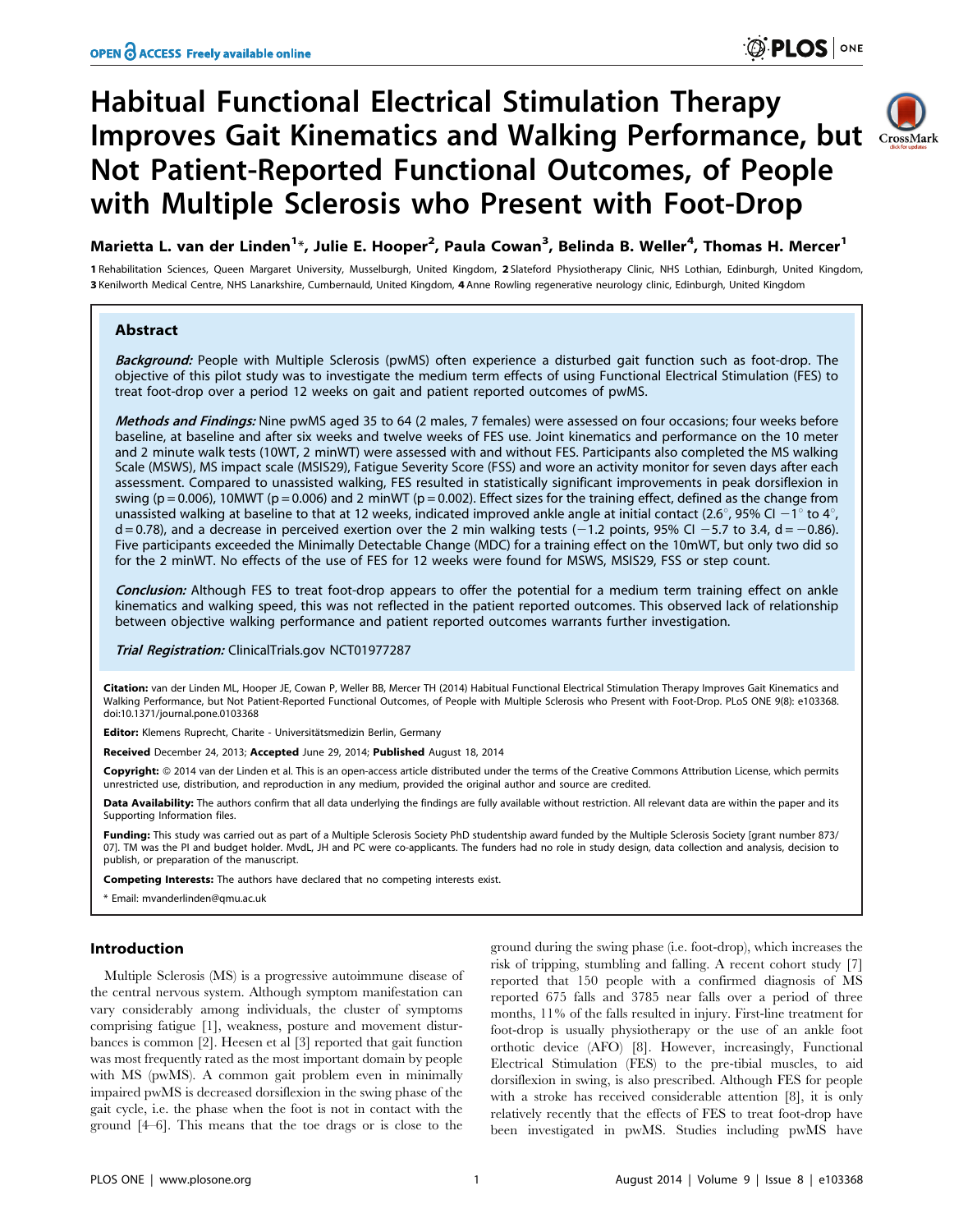indicated a direct orthotic effect, defined as the difference between the conditions without and with the assistance of FES recorded at the same assessment, both in new and established users [6,9,13] of FES. Direct orthotic effects included an increase in walking speed both over a shorter distance such as the 10 meter walk test [6,9,11–13] and longer duration walking tasks such as the 4 minute figure of eight walking test [9] and 5 minute walk test [10]. In a preliminary trial with new users of FES, Scheffler [14] did not find a statistically significant effect of FES for the timed 5 m level walk tests over different surfaces and the Timed Up and Go test, but the performance on the stair ascent and descent test was significantly improved with the assistance of FES. Interestingly, ten out of the11 participants in this study preferred FES over no device and 9 out of the 11 preferred FES over using an AFO. In a qualitative study, Bulley et al [15] reported a similar preference (8 out of the 9) for FES over AFO in stroke patients.

A possible therapeutic or training effect of FES, i.e. an improvement in the person's gait without the assistance of FES over time, as opposed to a direct orthotic effect of FES as assessed within a single session, is addressed in longer term studies. Although a few studies have investigated the medium-term and long-term effects of FES to treat foot-drop in pwMS [9,11,12,16], these studies only reported walking speed in the 10 m walk test or in 3 or 4 minute walking tests and did not assess patient reported walking-related outcomes or measures of participation and fatigue. Only two studies have reported the effect of FES to treat foot-drop on self-reported measures in pwMS. Esnouf et al. [17] reported a significant increase in both the satisfaction and performance components of the Canadian Occupational Performance Measure in the FES group compared to an exercise group after a period of 18 weeks of FES. Recently, Taylor et al [13] found statistically significant improvements in both the psychological and physiological components of the MSIS29 after 6 weeks of using FES for foot-drop. However, to our knowledge, there are no studies addressing the medium term effects of FES on important patientreported outcomes such as walking performance and fatigue or on daily physical activity in pwMS who have been newly prescribed FES treatment. Furthermore, the mechanisms underpinning possible improvements in walking speed after more prolonged use of FES to treat foot-drop, such as the gait kinematics, have not been fully explored.

Therefore, the aim of this study was to investigate the effects of 12 weeks of FES use on gait kinematics and walking performance (primary outcome measures), patient reported outcomes and habitual physical activity (secondary outcome measures) of pwMS who had been newly prescribed this treatment. We hypothesised that a 12 week period of FES use would shift the gait kinematics, both with and without the assistance of FES, closer towards more normal values which would result in improved walking performance and, in turn, might plausibly be associated with improvement in important patient-reported outcomes of walking performance and impact of MS on daily life. Based on the findings by Taylor et al [11], it was also hypothesized that using FES would reduce the effort of walking and that this would result in a decrease of self-reported fatigue.

## Methods

The protocol for this trial and supporting checklist are available as supporting information; see Checklist S1 and Protocol S1.

#### Ethics Statement and trial registration

The study was approved by both Queen Margaret University and National Health Service (NHS) research ethics committees (South-East Scotland Research Ethics Committee, reference number 11-AL-0229, see 'Approval Letter S1) and the NHS research and development office. In accordance with the declaration of Helsinki, all participants provided written informed consent before taking part in the study. The authors confirm that all ongoing and related trials for this intervention are registered with Clinical Trials.gov (NCT01977287).

#### **Participants**

Participants were recruited through a community NHS (National Health Service) physiotherapy service in Edinburgh, UK. People with a clinical diagnosis of MS as defined using the 2005 McDonald Criteria [18] between the ages of 18 and 75 who were considered by a clinical specialist physiotherapist to be suitable for FES to counter dropped foot were eligible for participation in this study. To assess whether a patient was an appropriate candidate for FES, the physiotherapist carried out a comprehensive physical examination. The examination involved the assessment of active and passive range of movement at the ankle with the hip and knee in a flexed and an extended position which provided an indication of muscle weakness and any muscle shortening. Patients who did not have the strength in the affected leg to bend the hip and knee off the couch and hold the weight of the lower limb against gravity when tested in supine lying were considered unsuitable for FES. Also patients in whom walking distances had become extremely limited and were not community walkers were rarely considered suitable. Muscle tone in the gastrocnemius was assessed by moving the ankle passively and attempting to elicit clonus at the ankle when applying a quick stretch. Patients who did not have a plantargrade range of motion at the ankle and had a fixed deformity were considered to be unsuitable for FES.

Those eligible for participation were provided with a Participant Information Sheet and a study invitation letter. Those agreeing to take part visited the gait analysis laboratory at Queen Margaret University, Edinburgh on four occasions, four weeks before the baseline assessment (no FES) and with and without the assistance of FES at baseline and after 6 and 12 weeks of regular device use, which they commenced after the baseline assessment.

At each visit participants underwent a 3D gait analysis assessment; a 10-metre timed walking test and a two-minute walk test, all with and without FES. All 3D gait analysis assessments were carried out without the assistance of FES first, followed by with FES for each assessment visit. The 10 meter and two minute walk tests were performed without the assistance of FES first, followed by same walk tests with the assistance of FES at the baseline and 12 week assessment. At the 6 week assessment, the 10 meter and two minute walk tests were performed with the assistance of FES first and then without FES.

Participants sat down to recover for 5 minutes between each of the tests. Participants were able to use additional walking aids during testing if required. However, if they commenced testing with a walking aid, all further assessments were conducted using the same aid.

### Walking Performance Tests

Participants were asked to walk parallel to a straight corridor wall for ten metres at their preferred walking speed in accordance with Rossier and Wade [19]. The time taken to walk 10 meters was recorded by a stopwatch. The test was repeated and the average was taken for analysis. Participants were also asked to walk continuously around a 16.5 m elliptical course for two minutes [20]. The distance travelled during the two minutes was recorded. In a recent study within-day reliability for the 10 meter and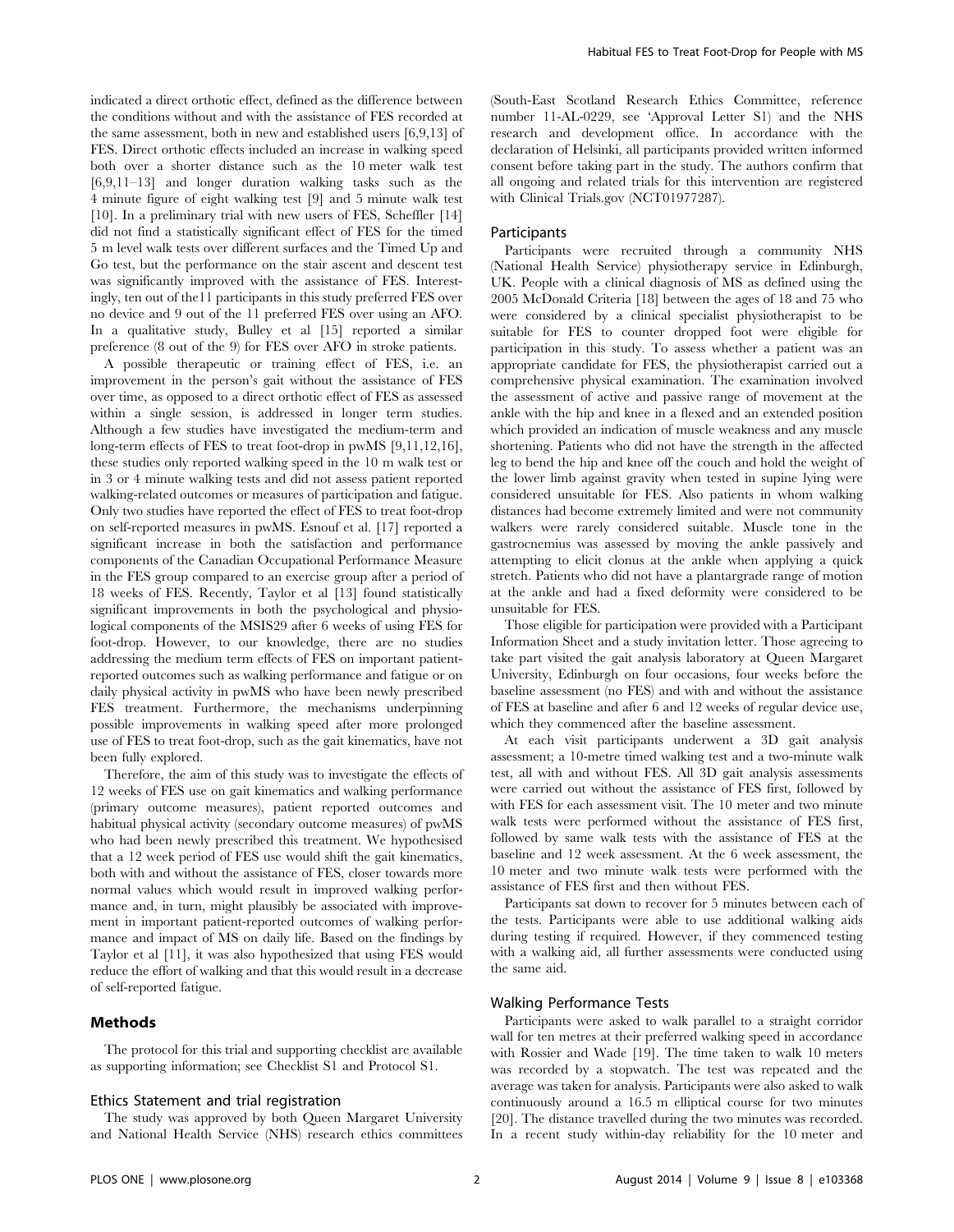2 minute walk tests for community walkers with MS was reported between 1.7–2.7 s and 16–22 m respectively [21].

During the first lap and immediately after the test, participants were asked to rate their rate of perceived exertion (RPE) on the Borg Scale [22] where 6 is 'no exertion at all' and 20 'maximal exertion'. The difference between the RPE immediately after the test and the RPE in the first lap (dRPE) was used for analysis.

#### Gait Analysis

Three dimensional gait analysis was undertaken using a 100 Hz eight infra-red camera Vicon Nexus three dimensional (3D) motion analysis system (Vicon Motion Systems, Oxford, UK). Participants had 14 mm diameter passive reflective sphere makers attached to anatomical landmarks of their lower limbs and the pelvis according to the Vicon Plug-In-Gait manual which is based on the Helen Hays marker system [23]. A static trial was conducted using a Knee Alignment Device (KAD) to derive the orientation of the knee flexion-extension axis. The KADs were removed and standard 14 mm reflective markers were attached over the lateral epicondyle of each femur for the walking trials. Each participant performed six trials of approximately five meters for each condition (with and without FES). For the gait analysis trials only, participants walked barefoot with the FES footswitch taped underneath the heel. Ankle angle at initial contact, peak dorsiflexion in swing, peak knee flexion in swing, hip range of motion over the gait cycle and stride length of the stimulated leg were derived for each trial and then averaged for each participant for analysis.

#### Step count

Objective measurement of habitual physical activity was recorded by an ActivPAL activity monitor. After each assessment visit, participants were asked to attach the lightweight monitor to one of their legs (anterior thigh) using adhesive gel stickers (Palstickies) and wear this for a period of seven days before returning it to the researcher. The activity monitor records daily step count and the time spent sitting or lying, standing and walking ('stepping').and the sit to stand transitions. Standard Error of Measurement for step count for walking at a speed of 3.2 km/h on a treadmill and for self-selected overground walking for healthy individuals has been reported as 6 and 22 steps respectively [24]. Only step count averaged over at least 5 days was derived for analysis in this report.

#### Self-reported measures

At the end of each visit participants were given a questionnaire booklet including the MS Impact Scale-29 [25], the Fatigue Severity Score [26] and the MS walking scale [27] to complete at home and return with the activity monitor in an addressed stamped envelope to the researcher.

The Multiple Sclerosis Impact Scale-29 (MSIS-29) is an instrument measuring the physical (20 items) and psychological (nine items) impact of Multiple Sclerosis. Participants were asked to circle one number which best described the impact of MS on their day-to-day life during the last two weeks. The numbers range from '1' (not at all) to '5' (extremely). The total score was calculated by summing the answers to the 29 questions and hence ranged from 29 to 145. Responsiviness for the MSIS-29 has been reported as good, with effect sizes of 0.82 and 0.66 for the physical and psychological scale respectively [25].

The Fatigue Severity Scale [26] consists of nine statements regarding fatigue during the past week. Participants were asked to circle one number between 1 and 7, a low number indicating the statement is not very appropriate and a high value indicating full agreement with the statement. The average of the numbers selected for each of the nine questions is the final score. A higher score indicates a higher impact of fatigue. Learmonth et al [28] reported acceptable reliability of the FSS over six months  $(ICC = 0.751).$ 

The MS walking scale (MSWS2v1 [27]) consists of 12 items regarding the perceived walking performance over the last two weeks. Walking limitations are self-reported using five response categories generating a total transformed score ranging from 0 to 100, with lower scores indicate better mobility. Excellent reliability of six months (ICC =  $0.927$ ) has been reported for the MSWS12v1 with a SEM of 8 and MDC of 22 points [27].

#### Functional Electrical Stimulation

The single channel Odstock Drop Foot Stimulator (ODFS III) or the newer version, the Pace (both Biomedical Engineering and Medical Physics, Salisbury, UK) were used to administer FES. Stimulators were fitted and set-up by the physiotherapist and these settings were not changed before or during the assessments. The intensity of the current amplitude ranged from 20 to 70 mA and was determined by the amplitude required to achieve adequate dorsiflexion of the ankle to achieve foot clearance during the swing phase of the gait as decided by a physiotherapist qualified to fit the ODFSIII and Pace. In the majority of patients, standard set-up was used whereby one square  $50\times50$  mm gel surface electrode (PALS, Platinum Blue, Nidd Valley Medical Ltd, Knaresborough Ltd) was placed over the common peroneal nerve as it passes over the head of the fibula and another over the motor point of the Tibialis Anterior. However, in some patients adjustments were required to the positioning or the polarity of the electrodes to produce the desired effect.

#### Data analysis

Using the terminology by Taylor et al [12], the following effects of FES use over 12 weeks were assessed in this study. The training effect on the gait kinematics and walking performance tests was defined as the change in gait kinematics and walking performance without FES at 12 weeks relative to the gait kinematics and walking performance without FES at baseline. The direct orthotic effect is the difference in walking outcomes between walking with and without FES at the same assessment, at baseline and the 6 week and 12 week assessments. Finally, the combined effect of the training and direct orthotic effect is defined as the total orthotic effect, i.e. the change in walking outcomes at 12 weeks with the assistance of FES relative to the walking outcomes at baseline without FES.

A doubly repeated measures ANOVA with two within-subject factors of time (three levels; baseline, 6 weeks post-baseline, 12 weeks post-baseline) and FES condition (two levels; with and without the assistance of FES) was used to check for statistically significant effects on gait kinematics and walking test performance. The effects of longer-term FES use on patient-reported outcomes and step count were explored via repeated measures ANOVA with time (three levels, baseline, 6 weeks post-baseline, 12 weeks postbaseline) serving as the only within subject factor. Equivalent nonparametric tests were used for data not found to be normally distributed. A first order autoregressive correlation structure was used in the repeated measures ANOVA model. Where appropriate, we reported the interaction effects and all main effects (pvalues) for the within-subject factors of time and condition. Statistical significance was accepted for p-values $< 0.05$ . SPSS v 19 was used for statistical analysis.

Cohen's effect size d for the training effect at 12 weeks and the total orthotic effect were calculated to inform the sample size for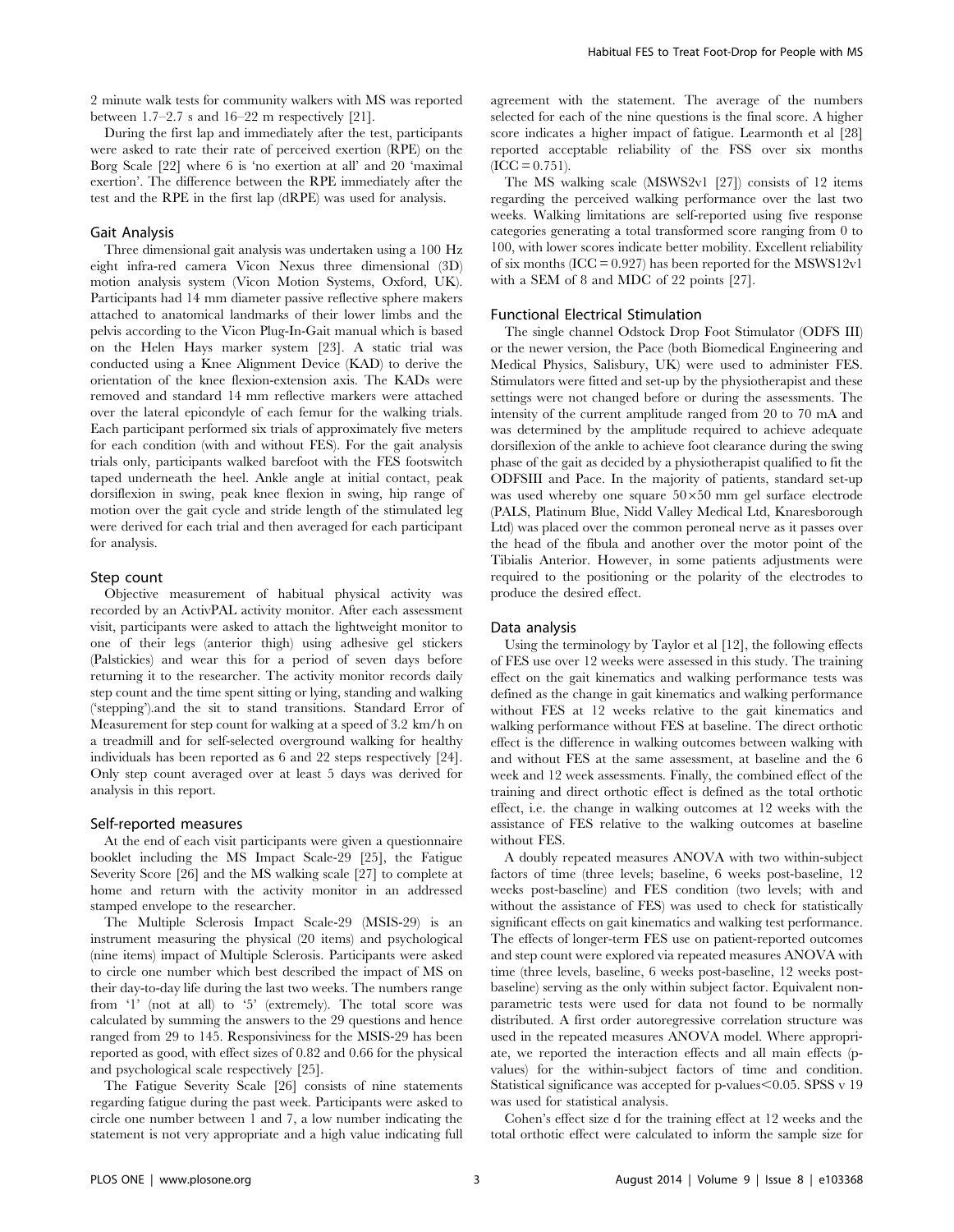future, appropriately powered, larger scale trials. Effect sizes were defined to be medium for values for Cohen's d of more than 0.3 but less than 0.5, good for values of 0.5 and greater but less than 0.8, and large for values of 0.8 and greater [29].

The measurements at the assessment four weeks before baseline and the baseline assessment were used to calculate the Standard Error of Measurement and the Minimally Detectable Change. The standard error of measurement (SEM) was calculated from the standard deviation at baseline and the reliability coefficient:  $SEM = SD$  \*  $\sqrt{(1-r)}$ , where r is the reliability coefficient (Cronbach's alpha) and the Minimally Detectable Change (MDC) was derived from the SEM: MDC =  $1.96 \times 2 \times$  SEM. The number of participants exceeding the MDC for both the training effect and total orthotic effect were counted.

#### Results

During the recruitment period (August 2011–April 2013) twenty three people with MS presented with foot-drop and were judged suitable by a specialist physiotherapist for FES to the dorsiflexors. Of those twenty-three, fifteen wished to be fitted with FES and were invited to participate in the study. Eleven gave informed consent and underwent the first assessment (see CONSORT diagram Fig. 1). However, two participants did not return after their first visit as they did not wish to continue with FES therapy, resulting in nine participants being available for follow-up and who were included in the data analysis. Participant characteristics are shown in Table 1. There were no adverse events reported.

### Gait kinematics

Gait kinematics are shown in Table 2. Peak dorsiflexion in swing ( $p = 0.006$ ) and stride length ( $p = 0.049$ ) were significantly improved in the FES assisted condition compared to no FES, indicating a direct orthotic effect. Over the 12 week period, a significant effect of time, indicating an improvement from baseline was observed for both stride length  $(p = 0.045)$  and walking speed  $(p = 0.046)$  and just failed to reach significance for ankle angle at Initial Contact (IC) ( $p = 0.082$ ). Cohen's effect size 'd' for a training effect ranged from 0.22 for peak knee flexion in swing to 0.78 for ankle angle at IC, indicating improved, more normal gait kinematics. Compared to the baseline assessment without FES,



Figure 1. CONSORT diagram. doi:10.1371/journal.pone.0103368.g001

|             | Table 1. Participant characteristics, means (standard |  |
|-------------|-------------------------------------------------------|--|
| deviation). |                                                       |  |

| Male/female                                        | 2/7               |
|----------------------------------------------------|-------------------|
| Age (years)                                        | 53(9) range 35-64 |
| RM/PP/SP                                           | 4/4/1             |
| Body Height (m)                                    | 1.67(0.09)        |
| Body Mass (kg)                                     | 70(14)            |
| Body Mass Index (kg/m <sup>2</sup> )               | 24.8(2.1)         |
| Walking aid/no walking aid during<br>walking tests | 1/8               |

RM: Relapse-Remitting, PP: primary progressive, SP: secondary progressive. doi:10.1371/journal.pone.0103368.t001

the following gait kinematics in the trials with FES had good effect sizes indicating improvement at the 12 week assessment (total orthotic effect): ankle angle at IC and peak dorsiflexion in swing (Cohen's  $d > 1.0$ ), stride length and walking speed (d = 0.70 and  $d = 0.80$ , knee flexion in swing  $(d = 0.36)$  and hip range of motion  $(d = 0.45)$ .

## Walking performance

Table 3 shows the results of the walking performance tests and gait characteristics with and without FES over the three assessments. Both the 10 meter and the 2 minute walking performance tests showed improved values for the FES assisted condition compared to without FES for all three assessments. A statistically significant direct orthotic effect was found both for the 2 minute walk test  $(p=0.002)$  and the 10 meter walk test  $(p = 0.006)$ . No statistically significant effect of time was found for any of the walking performance outcomes. Average training effects at 12 weeks were 8.2% for the 10 meter walk test and 4.7% for the 2 minute walk test (Cohen's  $d<0.29$ ). The difference between the RPE at the end of the 2 minute test compared to the first lap was on average 1.2 points lower at 12 weeks compared to baseline (Cohen's  $d = -0.86$ ).

The total orthotic effect, the change in walking speed with FES at 12 weeks relative to the walking speed without FES at baseline was 12.1% (Cohen's  $d = -0.41$ ) for the 10 meter walk test and 9.8% (Cohen's  $d = 0.42$ ) for 2 minute test. A large effect size (Cohen's  $d = -0.95$ ) for total orthotic gain was found for the dRPE indicating a lower increase in RPE over 2 minutes in the FES assisted condition after 12 weeks compared to without FES at baseline.

## Self-reported measures and objective physical activity

Table 4 shows the self-reported measures and daily step count over the three assessments. There were no statistically significant effects of time for any of the measures except for the MS walking scale in the FES group. Effect sizes of the change between 12 weeks and baseline were all small  $(d<0.3)$ . Interestingly, the MS walking scale was significantly lower, i.e. improved at 6 weeks compared to at baseline  $(p = 0.034)$  but was back to the baseline level at 12 weeks.

## Patient outcomes exceeding Minimally Detectable Change (MDC)

The number of participants exceeding the MDC for both the training and total orthotic effect at the 12 week assessment is provided in Table 5. The MDC was derived from participants' baseline and baseline – 4 week scores. Interestingly, although the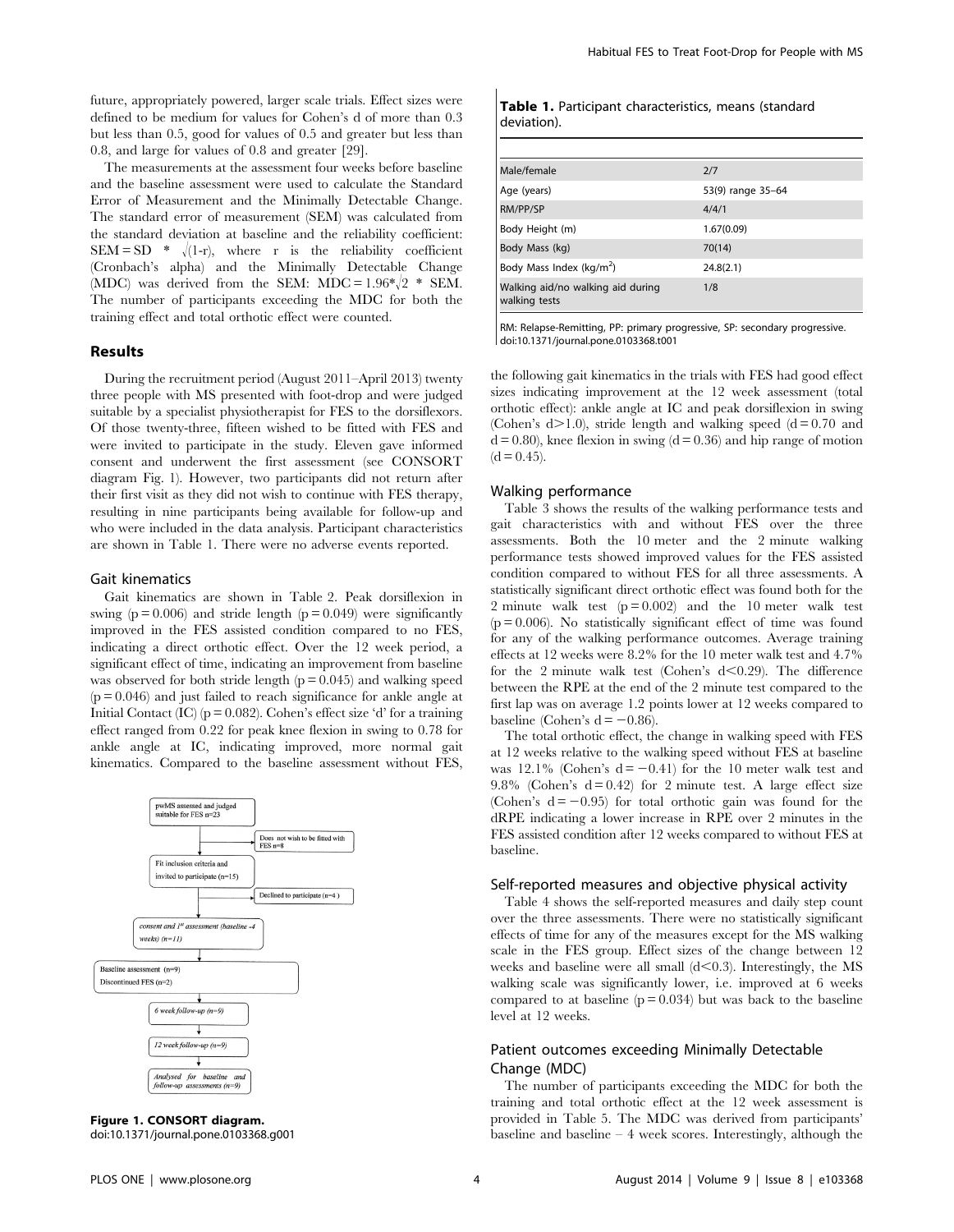|                                                                                      | EES      | BL-4 weeks                                                                                                                                                    | <b>Baseline</b> | 6 weeks                    | 12 weeks   | Training effect (d) | Total orthotic effect (d)                                                                                                           | Pcond | Ptime | Pcond xtime |
|--------------------------------------------------------------------------------------|----------|---------------------------------------------------------------------------------------------------------------------------------------------------------------|-----------------|----------------------------|------------|---------------------|-------------------------------------------------------------------------------------------------------------------------------------|-------|-------|-------------|
| Angle at IC(°)*                                                                      | ð#       | $-4(4)$                                                                                                                                                       | $-4(3)$         | $-3(3)$                    | $-1(4)$    | 3(0.78)             | 3.4(1.01)                                                                                                                           | 0.334 | 0.082 | 0.230       |
|                                                                                      | င်္      |                                                                                                                                                               | $-3(3)$         | $-3(1)$                    | 0(4)       |                     |                                                                                                                                     |       |       |             |
| DF swing(°)                                                                          | ð#       | 3(3)                                                                                                                                                          | 3(2)            | 4(2)                       | 4(4)       | 1(0.50)             | 2.9(1.3)                                                                                                                            | 0.006 | 0.251 | 0.365       |
|                                                                                      | δ        |                                                                                                                                                               | 5(2)            | 5(2)                       | 6(3)       |                     |                                                                                                                                     |       |       |             |
| Knee flex(°)                                                                         | ð#       | 46(9)                                                                                                                                                         | 46(10)          | 47(9)                      | 48(9)      | 2(0.22)             | 3.6(0.36)                                                                                                                           | 0.135 | 0.279 | 0.823       |
|                                                                                      | δ        |                                                                                                                                                               | 48(9)           | 48(9)                      | 50(10)     |                     |                                                                                                                                     |       |       |             |
| Hip rom(°)                                                                           | $\delta$ | 36(6.5)                                                                                                                                                       | 37(8)           | 41(7)                      | 39(5)      | 2(0.27)             | 3.5(0.45)                                                                                                                           | 0.127 | 0.717 | 0.003       |
|                                                                                      | ð        |                                                                                                                                                               | 41(7)           | 41(7)                      | 40(6)      |                     |                                                                                                                                     |       |       |             |
| Stridel(m)                                                                           | ð        | 0.92(0.17)                                                                                                                                                    | 0.94(0.17)      | 1.02(0.18)                 | 1.01(0.16) | 0.70(0.43)          | 0.12(0.70)                                                                                                                          | 0.049 | 0.045 | 0.092       |
|                                                                                      | δ        |                                                                                                                                                               | 1.02(0.12)      | 1.05(0.15)                 | 1.06(0.15) |                     |                                                                                                                                     |       |       |             |
| Speed(m/s)                                                                           | ð        | 0.77(0.17)                                                                                                                                                    | 0.79(0.19)      | 0.88(0.21)                 | 0.89(0.20) | 0.10(0.54)          | 0.15(0.80)                                                                                                                          | 0.124 | 0.046 | 0.385       |
|                                                                                      | δ        |                                                                                                                                                               | 0.86(0.16)      | 0.91(0.19)                 | 0.94(0.21) |                     |                                                                                                                                     |       |       |             |
| *a negative sign indicates plantar flexion.<br>doi:10.1371/journal.pone.0103368.t002 |          | IC = Initial Contact, DF = dorsiflexion, Kneeflex = peak knee flexion in swing,<br>Training and Total orthotic effects are given as the difference in outcome |                 | d = Cohen's effect size d. |            |                     | between baseline (FES switched off) and 12 weeks, without and with the assistance FES respectively. Cohen's d is given in brackets. |       |       |             |

Table 2. Mean (std) values of the gait kinematics in the two conditions (FES switched off and FES switched on) and four assessments and p- values derived from ANOVA for the<br>effects of condition, time and their interaction. Table 2. Mean (std) values of the gait kinematics in the two conditions (FES switched off and FES switched on) and four assessments and p- values derived from ANOVA for the effects of condition, time and their interaction.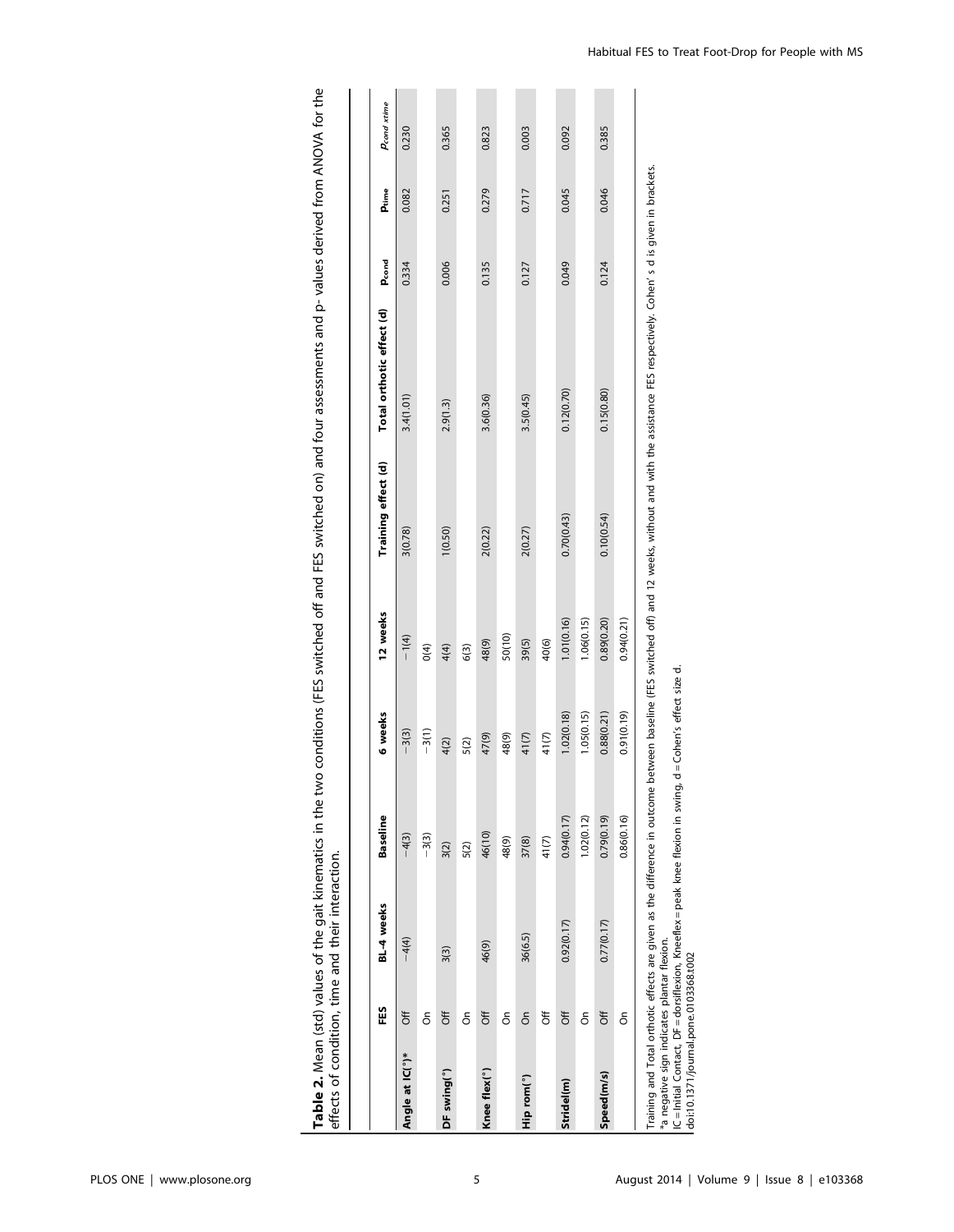|                              |          | switched off vs. FES switched on), time and their interaction are also given. |                 |            |            |                |                                                      |       |                   |               |
|------------------------------|----------|-------------------------------------------------------------------------------|-----------------|------------|------------|----------------|------------------------------------------------------|-------|-------------------|---------------|
|                              |          |                                                                               |                 |            |            |                |                                                      |       |                   |               |
|                              | E5<br>E5 | BL-4 weeks                                                                    | <b>Baseline</b> | 6 weeks    | 12 weeks   |                | Training effect (d) Total orthotic effect (d) P cond |       | P <sub>time</sub> | P cond x time |
| 10 m (m/s) $Off$             |          | 0.97(0.26)                                                                    | 0.96(0.22)      | 0.98(0.25) | 1.03(0.24) | $8.2\%(-0.29)$ | $12.1\%(-0.41)$                                      | 0.006 | 0.545             | 0.066         |
|                              | å        |                                                                               | .03(0.19)       | 1.06(0.24) | 1.07(0.23) |                |                                                      |       |                   |               |
| $2 \text{ min} (\text{m/s})$ | ð        | 0.83(0.12)                                                                    | 0.84(0.20)      | 0.83(0.13) | 0.88(0.22) | 4.7%(0.20)     | 9.8% (0.42)                                          | 0.002 | 0.209.            | 0.935         |
|                              | δ        |                                                                               | 0.87(0.18)      | 0.87(0.22) | 0.92(0.25) |                |                                                      |       |                   |               |
| dRPE                         | δf       | 4.0(1.6)                                                                      | 4.5(1.3)        | 3.3(2.3)   | 3.3(1.6)   | $27%(-0.86)$   | $44%(-0.95)$                                         | 0.198 | 0.066             | 0.377         |
|                              | δ        |                                                                               | 3.1(1.4)        | 2.5(1.3)   | 2.5(1.3)   |                |                                                      |       |                   |               |

Mean values (std) of the walking performance tests over the four assessments and two conditions, p- values derived from ANOVA for the effects of condition (FES

Table 3. Mean values (std) of the walking performance tests over the four assessments and two conditions, p- values derived from ANOVA for the effects of condition (FES

Training and Total orthotic effects are given as the percentage improvement between baseline (FES switched off) and 12 weeks, without and with the assistance FES respectively. Cohen' s d is given in brackets. 12 weeks, without and with the assistance FES respectively. Cohen's d is given in brackets improvement between baseline (FES switched off) and Total orthotic effects are given as the percentage Cohen's effect size d. d = Cohen's effect size d. Training and

doi:10.1371/journal.pone.0103368.t003 doi:10.1371/journal.pone.0103368.t003

Habitual FES to Treat Foot-Drop for People with MS

majority of participants showed improvements exceeding the MDC between 12 weeks and baseline for the 10 meter walk test tests, improvements exceeding the MDC in gait kinematics and self-reported measures were less common. Figure 2 illustrates the individual participant changes scores in relation to the MDC for the MS walking scale.

## Discussion

The primary aim of this pilot study was to investigate the training and total orthotic effects on gait kinematics and walking performance tests after using FES to treat foot-drop for a period of 12 weeks. We also investigated whether self-reported measures of walking performance, impact of MS on daily living, fatigue and habitual physical activity improve as a result of using FES over a period of 12 weeks.

A statistically significant improvement over time was observed for stride length and walking speed  $(p<0.05)$ . At 12 weeks the ankle angle at initial contact without the assistance of FES showed a shift towards more dorsiflexion of 2.6 degrees (Cohen's  $d = 0.78$ ) compared to unassisted gait at baseline, indicating a trend towards a training effect.

Good to excellent effect sizes were found for the total orthotic effect for ankle angle at IC  $(3.4^{\circ}, d = 1.0)$  and dorsiflexion in swing  $(2.9^{\circ}, d = 1.3)$ . No previous studies on FES have recorded the total orthotic effects on gait kinematics in people with MS. However, a study with children with CP [30] reported a similar total orthotic gain of  $3.5^{\circ}$ . Winter [31] showed that a change in joint angle of as little as  $2^{\circ}$  could significantly alter foot clearance, indicating a possible clinical relevance of the improvements in ankle kinematics found in the current study.

This pilot study showed no statistically significant effect of time for the walking performance tests. Small average training effects on walking performance of 4.7% and 8.1% (Cohen's  $d<0.3$ ) were found for the 2 minute and 10 meter walking tests respectively. Interestingly, after 12 weeks of FES use, participants showed a trend (Cohen's  $d > 0.8$ ) towards a smaller increase in RPE from the start to end of the two minute walk test with dRPE. This may reflect a lower perception of effort of walking when walking with FES assistance and also a possible carry-over effect when walking without FES after 12 weeks of FES use.

The average training effects on the walking performance tests observed in the current study are similar to those reported in earlier studies. Stein et al [9] observed for their progressive group (all but one consisting of pwMS). who used the WalkAide for three months, improvements of 9.1% for the 4 minute walk test and 5.3% for the 10 meter walk test. A recently published study by Taylor et al [13] assessed the effects of different combinations of FES for foot drop, FES to the hip extensors and home exercises. After 6 weeks of using FES for foot-drop, they reported that participants showed (a non significant) 9.7% increase in the walking speed over 10 meters which was slightly more than in the current study.

However, a lack of training effect or even a slight decrease in walking performance over longer time periods for pwMS has been reported by several authors. In a study by Barrett et al [16] comparing the effects of exercise training and FES for a period of 18 weeks in a group of people with Secondary Progressive MS, the average walking speed over 10 meters decreased from 0.79 m/s to 0.73 m/s in the FES group. However, again, this decrease did not reach statistical significance. The results of Barrett's study agree with earlier work by Taylor et al [11] who also observed a (non statistically significant) decrease in walking speed (0.03 m/s) and

Table 3.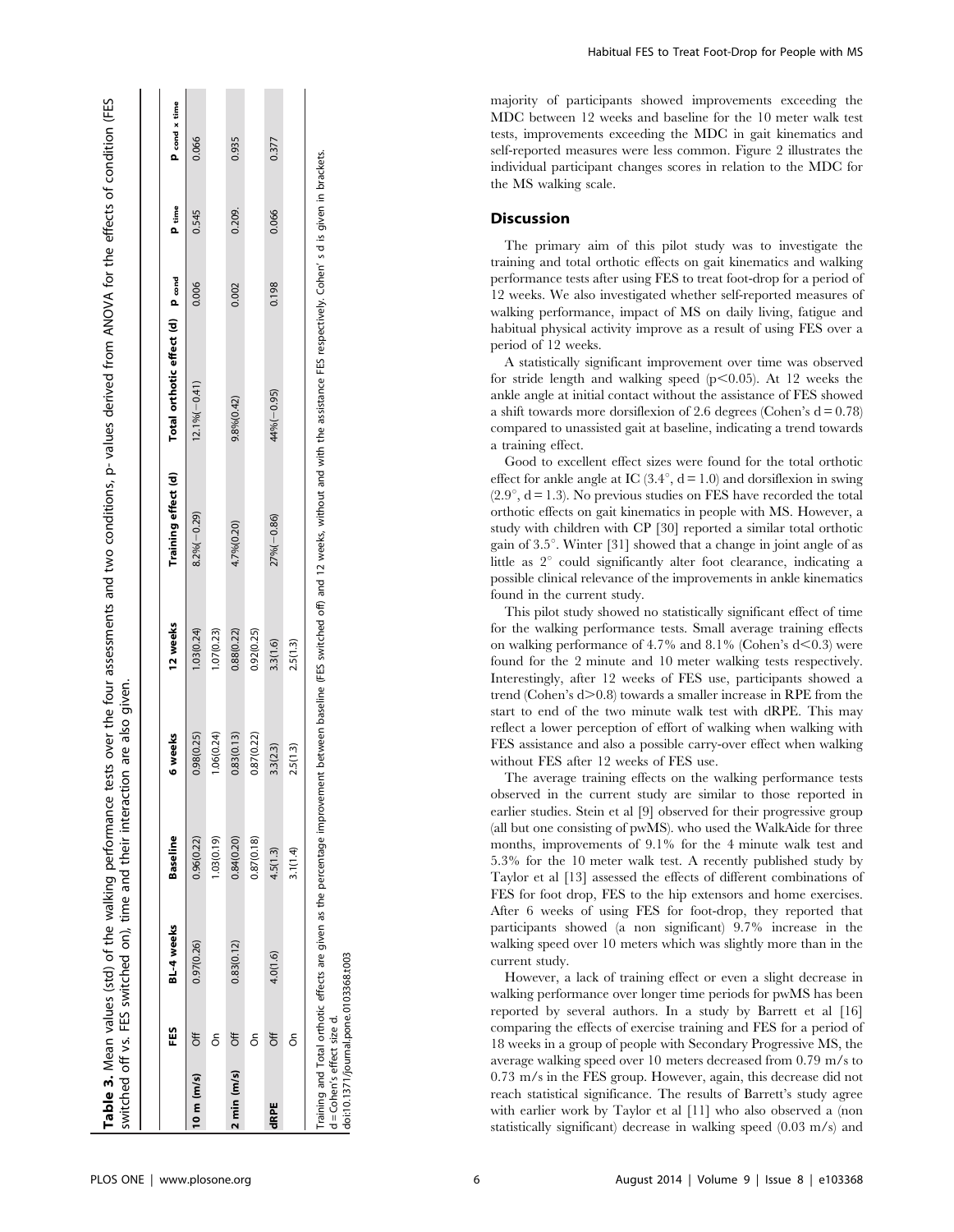Table 4. Mean (std) of the self-reported measures and daily step count, p-values for the effect of time (ANOVA unless otherwise stated) are also included.

|            | Baseline -4 | baseline   | 6 weeks    | 12 weeks   | Cohen's d | P time   |
|------------|-------------|------------|------------|------------|-----------|----------|
| MSIS29*    | 74.0(23.6)  | 73.0(21.2) | 67.3(21.3) | 72.3(22.4) | $-0.03$   | 0.130    |
| MSWS**     | 75.4(8.2)   | 70.0(11.8) | 61.5(11.7) | 69.4(8.9)  | $-0.04$   | 0.034    |
| FSS*       | 4.8(1.5)    | 4.8(1.6)   | 4.9(0.9)   | 5.1(0.8)   | 0.22      | $0.261*$ |
| Step count | 5353(2872)  | 5394(1836) | 5933(2290) | 5758(2406) | 0.20      | 0.363    |

 $\epsilon'$  = Friedman's ANOVA.

 $t = A$  higher value indicates a higher impact of MS.

doi:10.1371/journal.pone.0103368.t004

increase in Physiological Cost Index (0.13) after four and half months of FES use in pwMS.

Over an even longer time period, Stein et al [9] reported that at the 11 months assessment point, a group of people with progressive diseases (mainly MS) did not show the same degree of continued improvement as seen in a group of people with nonprogressive diseases, but nonetheless a small training effect (5.6%) was maintained for 10 m test. The influence of the progressive nature of MS was also highlighted in the results of the study by Taylor et al in 2013 [12]. Unlike those recovering from a stroke, the people with MS in this recent study did not show a mean training effect over a period of 16.5 months. However, 12 out of 35 patients did achieve a meaningful increase in speed of walking defined as more than 0.05 m/s [32] while 10 patients showed a decrease in speed of walking of 0.05 m/s or more.

The finding that some participants showed improvements whilst others deteriorated, resulting in an average neutral effect, was also observed in our study. Although no statistical significant effect of time was found for the 10 meter test, based on the MDC data derived from the results in this study, individual participant responses indicated that after 12 weeks 5 out of the 9 participants showed an improvement in walking speed without FES over 10 meters.



Figure 2. Individual change scores from baseline for MSWS at 6 and 12 weeks. Broken line: Levels of Minimally Detectable Change (MDC) for negative change (indicates improvement) and positive change (indicates deterioration). doi:10.1371/journal.pone.0103368.g002

The participants in our study did not show any changes in selfreported walking performance (MSWS-12), impact of MS on daily living (MSIS29), fatigue or objective physical activity after 12 weeks of using FES. Interestingly, there was significant improvement in the MSWS at 6 weeks (average of 6 points), at which point the MSIS29 (average of 9 points) and the daily step count (average of 539 steps) also showed trends towards improvement. However, these trends towards improvement were not maintained at 12 weeks (Fig. 2). A statistically significant improvement in both components of the MSIS29 after 6 weeks of FES was also found in the study by Taylor et al [12] although the improvement in the total score, observed by these authors, was considerably higher (25.6 points) than in the current study. A possible explanation for the difference between our results and that of Taylor et al. are the higher baseline values for the latter study (87.6 vs. 73.0 for the total score). It is possible that people whose function is more affected by MS may subjectively experience more benefit of FES compared to those less affected.

A limitation of pilot studies such as ours and others [13,14] is the lack of power to detect statistically significant differences for some of the outcome measures. For example, based on our results, future appropriately powered studies would require at least 24 participants in the trial to detect a statistically significant  $(p<0.05)$ training effect for dorsiflexion in swing, and 51 participants for a training effect on walking speed over 10 meters, both based on 80% power and paired t-test data. However, it can be argued that for a progressive disease such as MS with a large variability among participants in their disease progression, a frequency analysis using minimally detectable changes may be just as informative as median or mean group changes.

Table 5 showed that although the majority of participants improved their walking performance both over 10 meters and 2 minutes, this could not be explained by a similar number of participants exceeding the MDC for ankle kinematics. Similarly only a few participants reported an improved walking performance, a lower impact of MS, and a decrease in fatigue and none increased their step count more than the MDC. A lack of a relationship between objective walking performance and selfreport measures was also observed by Barrett et al [33] who found that an improvement in objective walking performance due to FES to correct dropped foot was not correlated with perceived Quality of Life after 18 weeks of FES use.

There are several possible explanations for these findings. Firstly, the lack of a correlation could be a result of the clinimetric properties of the outcome measures. Gait kinematics are not only influenced by day to day variability of the walking performance of the participant, but also by test retest marker placement errors, even with strict marker placement protocols [34]. Self-reported measures on the other hand may not be responsive enough to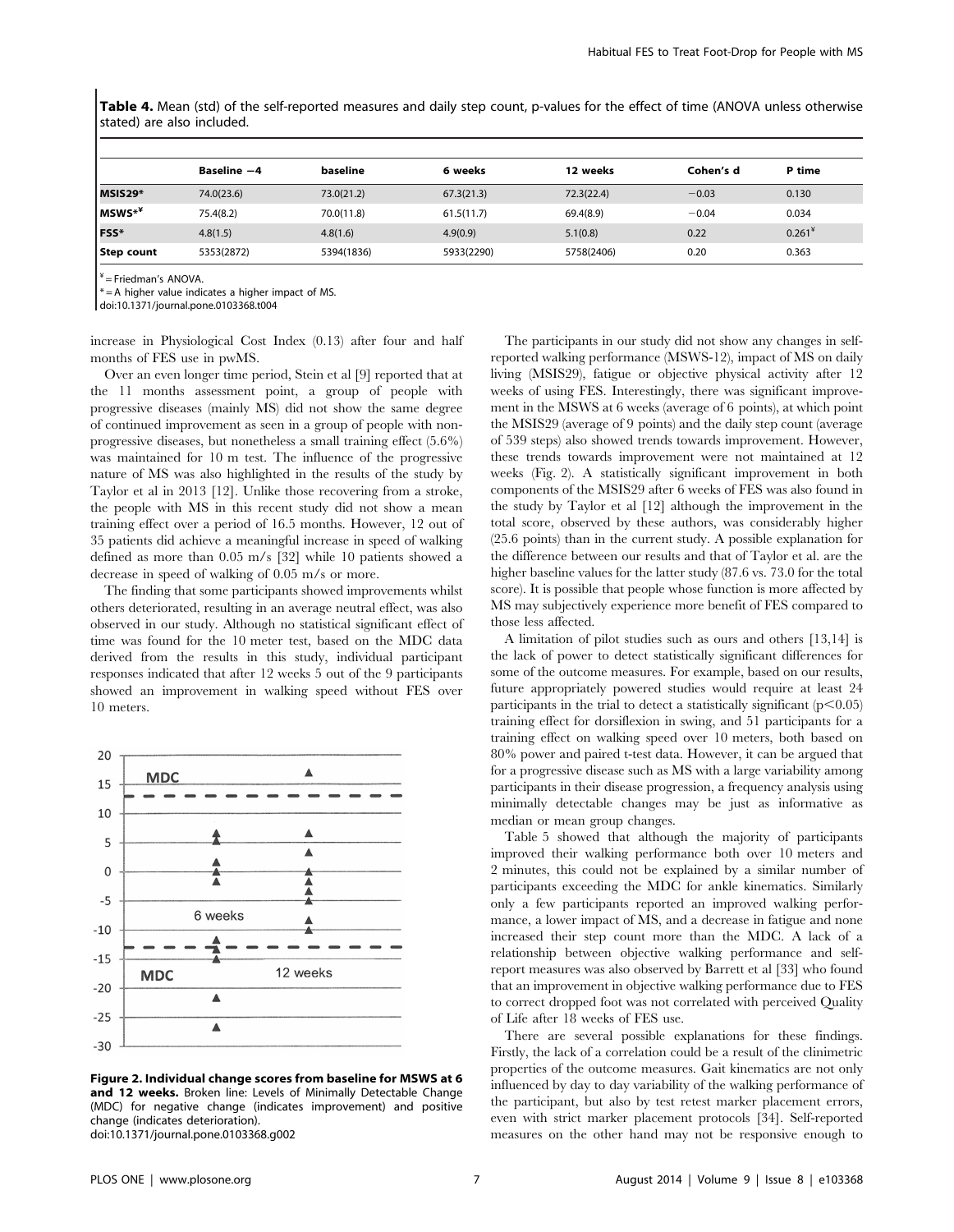Table 5. Number of participants exceeding the MDC after 12 weeks of FES use for both training effect and total orthotic effect.

|                                           | <b>Training effect</b> |       | <b>Total orthotic effect</b> |       |  |
|-------------------------------------------|------------------------|-------|------------------------------|-------|--|
|                                           | <b>Better</b>          | Worse | <b>Better</b>                | Worse |  |
| 10 meter walk ( $MDC = 0.47$ s)           | 6/9                    | 1/9   | 6/9                          | 0/9   |  |
| 2 min walk (MDC = $10.7$ m)               | 2/8                    | 1/8   | 5/8                          | 0/8   |  |
| Ankle angle at IC (MDC = $4.7^{\circ}$ )  | 1/9                    | 0/9   | 2/9                          | 0/9   |  |
| Dorsiflexion swing (MDC = $5.3^{\circ}$ ) | 1/9                    | 1/9   | 2/9                          | 0/9   |  |
| Stride length (MDC = 0.07 m)              | 3/9                    | 0/9   | 4/9                          | 0/9   |  |
| <b>MSIS 29 (MDC = 13)</b>                 | 0/9                    | 1/9   |                              |       |  |
| MSWS-12 (MDC = 14)                        | 0/9                    | 1/9   |                              |       |  |
| <b>FSS (MDC = 0.89)</b>                   | 3/9                    | 2/9   |                              |       |  |
| Step count (MDC = 1741)                   | 0/6                    | 0/6   |                              |       |  |

doi:10.1371/journal.pone.0103368.t005

detect small changes in perceived walking ability, quality of life or fatigue. Secondly, an improvement in walking performance on the 10 m and 2 minute test may not only result from improved gait kinematics but also due to an increased confidence and reduced mental and physical effort of walking when using FES to correct foot-drop. Finally, it is also possible that walking over a smooth floor in a gait laboratory may have limited ecological validity to translate to every day walking performance, and thus impact on self-report measures. Further studies exploring the impact of FES to treat foot-drop are warranted to further explore these hypotheses.

#### Conclusions

To our knowledge this is the first study investigating the medium-to-long-term effects of FES to correct foot-drop on gait kinematics and self-reported walking ability, fatigue and habitual physical activity in pwMS. This pilot study showed that this type of intervention over a 12 week period appears to offer the potential to improve ankle joint kinematics and improve walking speed over 10 meters and 2 minutes FES compared to the baseline assessment without the assistance of FES. However, although these improved outcomes were directionally similar, it is important to note that improvements in gait kinematics and walking performance were not clearly related. Furthermore, the observed improvements in walking speed and gait kinematics, were not

#### References

- 1. Freal JE, Kraft GH, Coryell JK (1984) Symptomatic fatigue in multiple sclerosis. Arch Phys Med Rehabil 65:135–8.
- 2. Crayton HJ, Rossman HS (2006). Managing the symptoms of multiple sclerosis: A multimodal approach. Clin Ther 28:445–460.
- 3. Heesen C, Böhm J, Reich C, Kasper J, Goebel M, Gold SM (2008) Patient perception of bodily functions in multiple sclerosis: gait and visual function are the most valuable. Mult Scler. 14: 988–91.
- 4. Benedetti MG, Piperno R, Simoncini L, Bonato P, Tonini A, et al. (1999) Gait abnormalities in minimally impaired multiple sclerosis patients. Mult Scler 5: 363–8.
- 5. Martin CL, Phillips BA, Kilpatrick TJ, Butzkueven H, Tubridy N, et al. (2006) Gait and balance impairment in early multiple sclerosis in the absence of clinical disability. Mult Scler 12::620–8.
- 6. Scott SM, van der Linden ML, Hooper JE, Cowan P, Mercer TH (2013) Quantification of gait kinematics and walking ability of people with multiple sclerosis who are new users of functional electrical stimulation. J Rehabil Med 45: 364–9.
- 7. Gunn H, Creanor S, Haas B, Marsden J, Freeman J (1984) Frequency, characteristics, and consequences of falls in multiple sclerosis: findings from a cohort study. Arch Phys Med Rehabil 95: 538–45.

reflected in patient reports of walking performance, impact of MS on daily life, fatigue or objectively measured habitual physical activity (as measured by step count). Further studies into more ADL related measures of walking ability such walking for a longer duration or outdoor walking may provide further insight in the relationship between objectively measured walking performance and perceived walking ability, impact of MS in daily living and fatigue.

## Supporting Information

Checklist S1 TREND checklist. (PDF)

Protocol S1 Protocol of the study as submitted for ethical approval. (PDF)

Approval Letter S1 Letter from the Local Research Ethics committee approving the study. (PDF)

#### Author Contributions

Conceived and designed the experiments: THM MvdL JEH PC BW. Performed the experiments: MvdL. Analyzed the data: MvdL. Contributed reagents/materials/analysis tools: THM MvdL JEH PC. Wrote the paper: MvdL THM JEH PC BW.

- 8. Horsley W (2012) Orthotic functional electrical stimulation for drop foot of neurological origin. NHS North East Treatment Advisory Group. Available: [http://www.netag.nhs.uk/files/appraisal-reports/NETAG%20appraisal%20report%](http://www.netag.nhs.uk/files/appraisal-reports/NETAG%20appraisal%20report%20-%20FES%20for%20drop%20foot%20-%20web%20version%20-Jan%202012.pdf) [20-%20FES%20for%20drop%20foot%20-%20web%20version%20-Jan%202012.](http://www.netag.nhs.uk/files/appraisal-reports/NETAG%20appraisal%20report%20-%20FES%20for%20drop%20foot%20-%20web%20version%20-Jan%202012.pdf) [pdf](http://www.netag.nhs.uk/files/appraisal-reports/NETAG%20appraisal%20report%20-%20FES%20for%20drop%20foot%20-%20web%20version%20-Jan%202012.pdf) Accessed 2013 September 1.
- 9. Stein RB, Everaert DG, Thompson AK, Su LC, Whittaker M, et al (2010) Longterm therapeutic and orthotic effects of a foot drop stimulator on walking performance in progressive and nonprogressive neurological disorders. Neurorehabil Neural Repair 24:152–167.
- 10. Paul L, Rafferty D, Young S, Miller L, Mattison P, et al. (2008) The effect of functional electrical stimulation on the physiological cost of gait in people with multiple sclerosis. Mult Scler 14: 954–961.
- 11. Taylor PN, Burridge JH, Dunkerley AL, Wood DE, Norton JA, et al (1999) Clinical use of the odstock dropped foot stimulator: Its effect on the speed and effort of walking. Arch Phys Med Rehabil 80:1577–1583.
- 12. Taylor P, Humphreys L, Swain I (2013) The long-term cost-effectiveness of the use of Functional Electrical Stimulation for the correction of dropped foot due to upper motor neuron lesion. J Rehabil Med.45: 154–60.
- 13. Taylor P, Barrett C, Mann G, Wareham W, Swain I (2014) A feasibility study to investigate the effect of functional electrical stimulation and physiotherapy